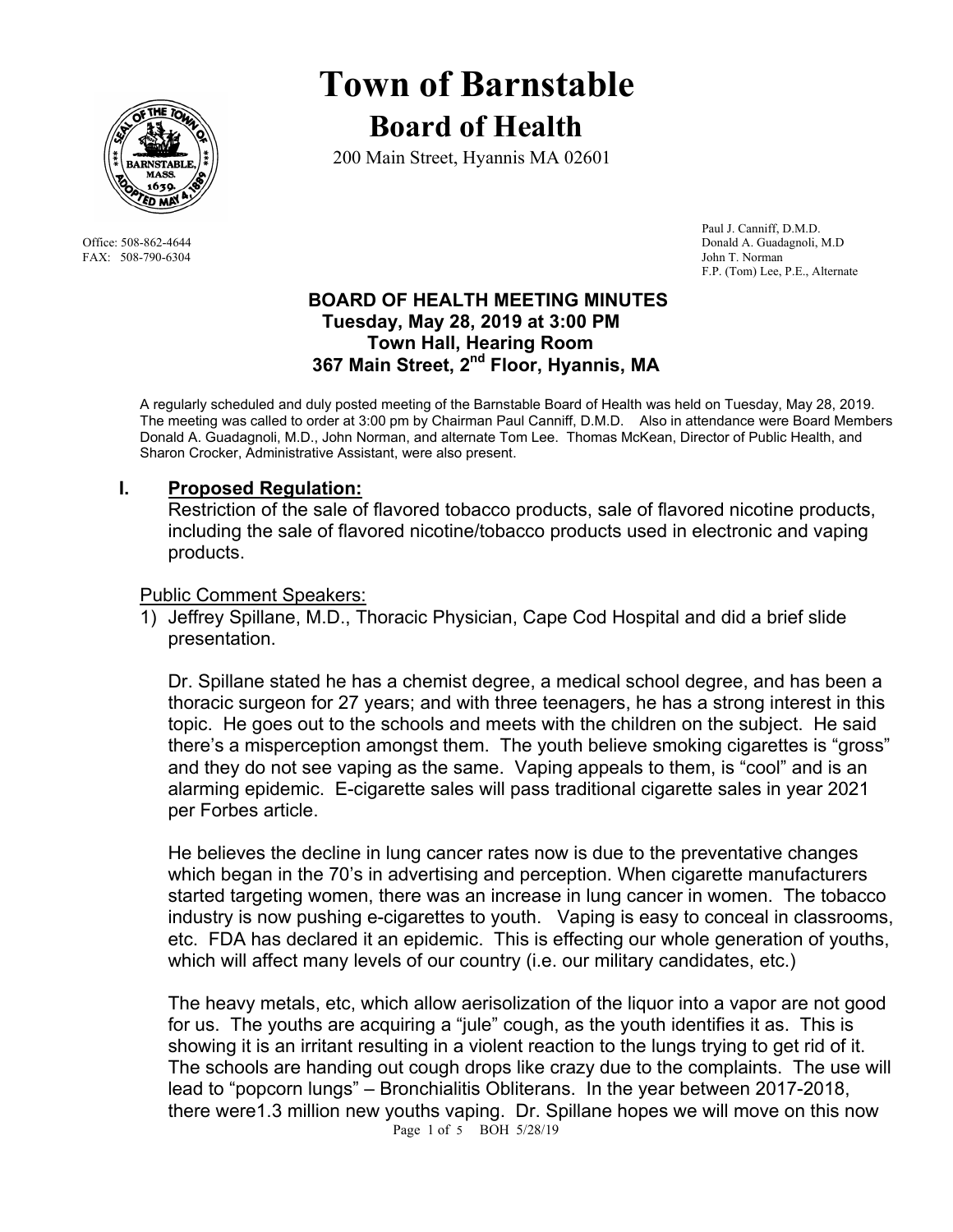ahead of the research which will follow down the road and will show the devastation of the smoking, "as always".

2) Adam Liss. Tobacco Treatment Specialist

Adam received his training in 2001 and has been helping smokers quit ever since. Ecigarettes have the potential to help people quit smoking which is good. He now is working with kids in school trying to help some stop. He sees all are using flavored tobacco and supports helping eliminate the availability to youths.

3) Rick Patel, C.B. Perkins

Rick believes the youth are receiving the e-cigarettes through retail convenient stores and stresses his adult-only tobacco retail store has been in business for 18 years and is strict in making sure 21 and older are the only ones in store.

4) Marisa Vidal, Program Manager of the Southeast Tobacco Free Community Partnership, a grant program through MA DEP of Public Health

Marisa applauds the Board's efforts to reduce the sale to youths stressing the flavored tobacco is the tobacco industry's way of enticing youth.

5) Jeff Oyer, Attorney, Fletcher Tilton PC

Jeff recommended coming up with other creative ways to discourage youths from buying (i.e., fines) or use something similar to how Sudafed is regulated (limiting amount sold to customer per day).

6) Cheryl Sbarra, Senior Staff Attorney, MA Association of Health Boards (MAHB)

Ms. Sbarra said the State's research states the youth are obtaining the e-cigarettes from the retailers. There is aggressive marketing from the tobacco companies. By limiting to adult-only retailers, it will help as there will be less places to obtain the product.

7) Erin Donavan, Attorney, representing six retailers (Cape Market, Inc, Hyannis Convenience, AJ Mart, Willow Street Market, Mid-Cape Service Market, and Mini Food Market.

Ms. Donavan's clients have expensive software and training on preventing the sales to minors and have done a good job of it. They feel the key is to do education to youths. A minor will go to the older sibling, etc., to obtain and does not feel the ban will be effective.

8) Saeed Chaudhry, owner, Willow Tree Market

Mr. Chaudhry has been in business for 15 years and has not had any violations in sales during that time in liquor or tobacco. Their software cost \$6,000 and is used in Los Vegas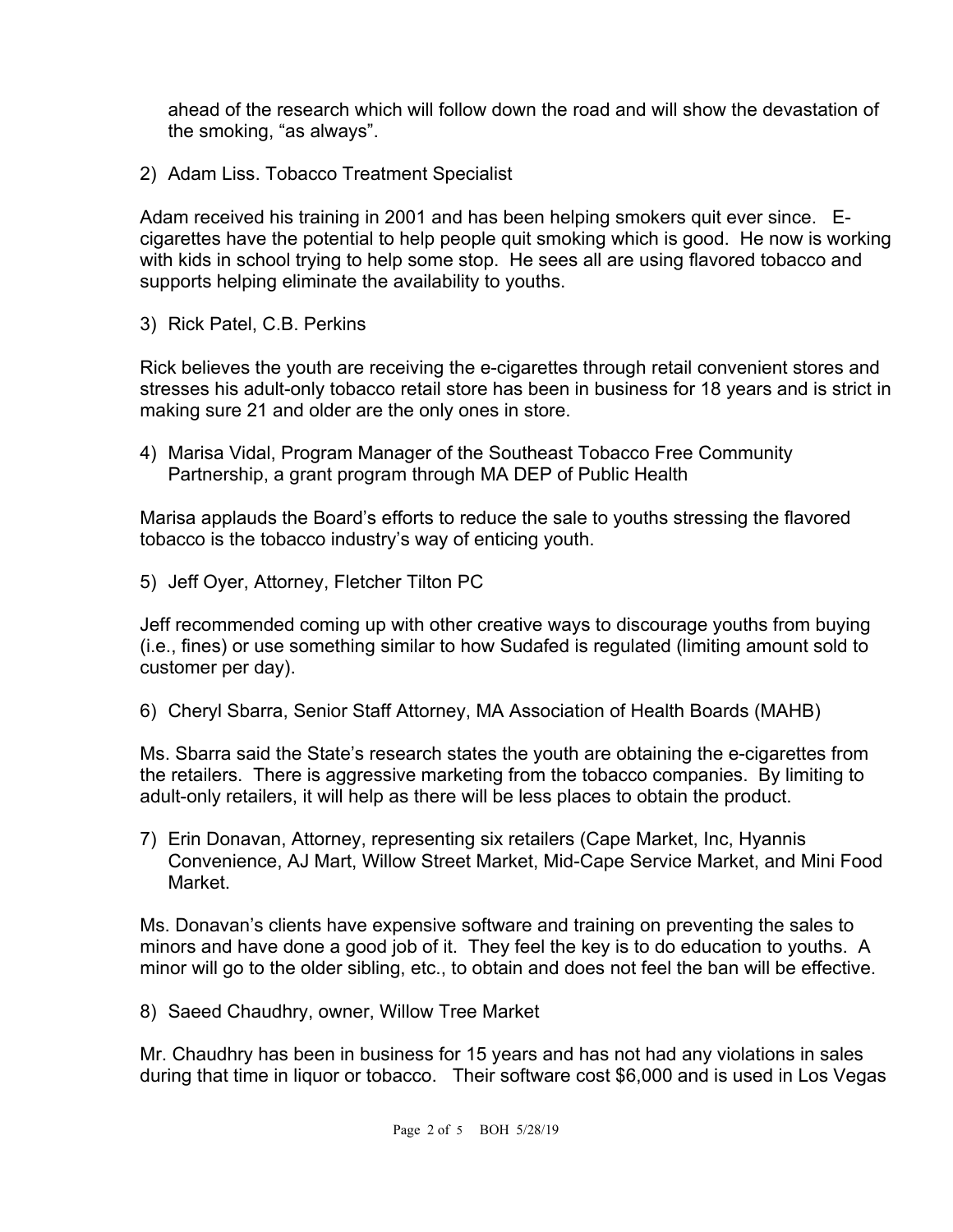and is very effective. He does feel it is important to stop kids from using the product but does not support this ban.

He also recommended a grandfathered method where those stores who have not violated the sales to youth for the past two years or so, be allowed to continue until / if, they do sell to a minor and then, will be prohibited from selling flavored.

- Also, Erin Donavan submitted some petitions which were signed for the Coalition of Responsible Retailing to supporting the businesses in continuing to sell.

The Board voted to close the public hearing.

Donald Guadagnoli spoke of how the issue in the schools is enormous. He knows there are benefits to the adults trying to reduce their smoking by moving into e-cigarettes but feels we need to protect our youths at this point. The youth do not get the impact of vaping to their health, nor the addictive behavior.

John Norman understands and sympathizes with the retailers. He hopes the neighboring towns will join in and pass similar regulations. He believes we need to move forward and make changes to protect the youth.

Dr. Canniff agreed with the comments and is in support of the proposed regulation.

Upon a motion duly made by John Norman, seconded by Dr. Guadagnoli, the Board voted to adopt an addition to Town Code 371-11 to add: Flavored , and add the definition of flavored (in Section C.), with an effective date of 6-29-19. (Unanimously, voted in favor.)

# **II. Septic Inspection Determination:**

Mike DiBuono, Septic Inspector, DiBuono Sewer and Drain, requests determination of septic system at 1016 Phinney's Lane, Hyannis, system failed on April 25, 2018, system conditionally passed on May 15, 2019, and needed tank leak fixed. Septic tank has now been sealed and requesting a "pass".

Mike DiBuono was present.

The Board expressed concern of liability for the Board if they accept one inspection over the other as the two inspections were done during a time when no one was using the property. If the original inspector is willing to open up the D-Box and re-evaluate it and considers it now to pass, it would remove the conflict.

Upon a motion duly made by Mr. Norman, seconded by Dr. Guadagnoli, the Board voted to continue this item to the June 25, 2019 meeting. (Unanimously, voted in favor.)

# **III. I/A Monitoring Plan Reduction:**

Anthony Leone, owner – 23 Burnham Street, Marstons Mills, requesting reduction in I/A monitoring.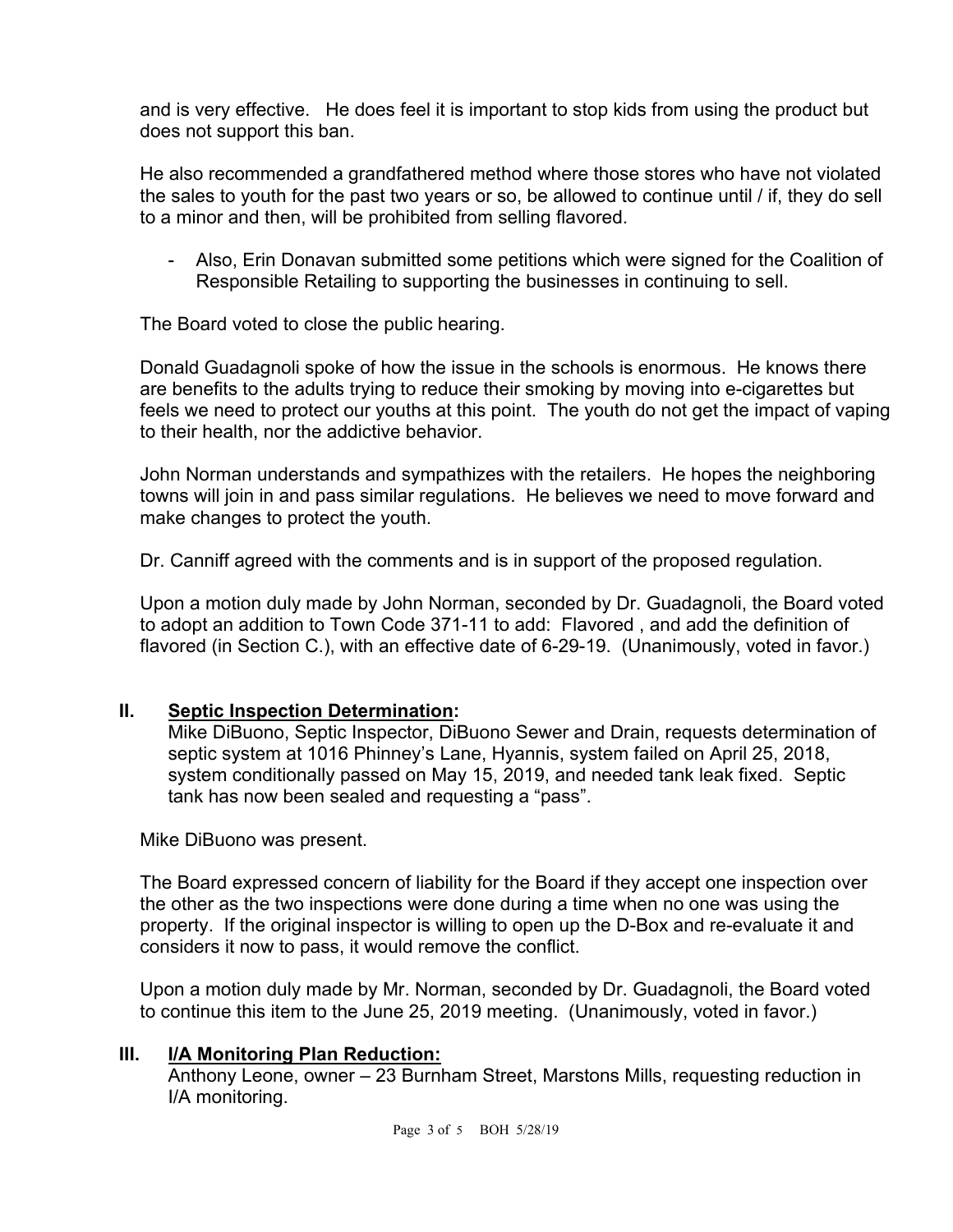Anthony Leone, owner, was present.

The Board explained that the eight reports are not favorable and they cannot reduce the monitoring until there are eight good reports. The Board recommended speaking with the person the owner bought the system from and inquiring where the problem may be.

Upon a motion duly made by Mr. Norman, seconded by Dr. Guadagnoli, the Board voted to keep the monitoring as is. (Unanimously, voted in favor.)

## **IV. Food Variance:**

Daryl Kirby and Barbara Scalzi, Hyannis Athletic Association, operating the Harbor Hawks concession stand, The "TNT" Stand – 116 High School, Hyannis, McKeon Field Snack Bar, on town sewer, requesting a grease trap variance.

Ms. Daryl Kirby and Brad Pfeifer were present.

Upon a motion duly made by Mr. Norman, seconded by Dr. Guadagnoli, the Board voted to grant the grease trap variance for their full menu. (Unanimously, voted in favor.)

## **V.** Temporary Food Permit Application- Weekly Events;

A. Jeff Craddock, coordinator for the Tour De Barnstable event – at Cape Cod Maritime Museum on Sunday, June 9 from 10:30 –1:00 pm.

Jeff Craddock was present

Upon a motion duly made by Mr. Norman, seconded by Dr. Guadagnoli, the Board voted to grant a variance for the temporary food event. (Unanimously, voted in favor.)

B. Amy Mesirow, Cape Cod PRIDE Festival at the Town Green - 376 Main Street , Hyannis on June 22 from 12-5, for two food vendors and two mobile trucks (SoulFull Food did not submit an application.)

Amy Mesirow was present.

Upon a motion duly made by Dr. Guadagnoli, seconded by Mr. Norman, the Board voted to grant a variance to the temporary food event. (Unanimously, voted in favor.)

C. Elizabeth Wurfbain for Hyannis Main Street Business District Improvement event "Long Table" with change of venue on Sunday, June 23<sup>rd</sup>. Main Street will be closed off and tables will be in center of street.

Elizabeth Wurfbain explained that some vendors will be right in front of their establishment and will remove the dishes and return them right to the kitchen. Others will be using equipment to keep foods at the correct temperature and using tables for removal of dishes.

Mr. McKean asked for a revised diagram which will clearly layout the handwash stations.